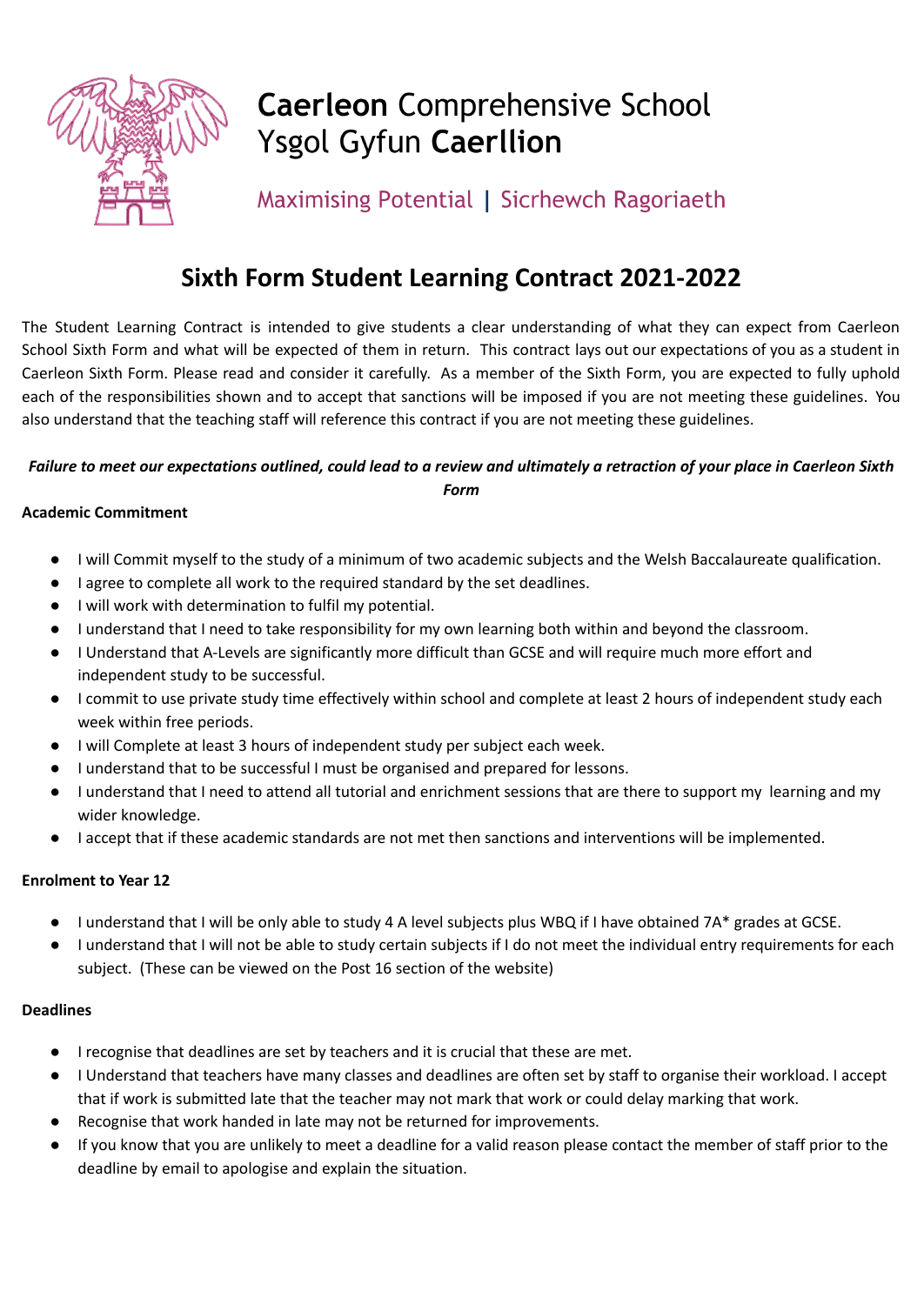#### **Welsh Baccalaureate**

- I recognise, accept and understand that Caerleon School has fully committed to the Welsh Government and Newport Schools full adoption of the Welsh Baccalaureate Qualification.
- I fully understand that I have chosen to enrol into Caerleon Sixth Form and this means I **cannot** opt out of studying this qualification at any point during the 2 years. It is a requirement of my enrollment that I study the WBQ to its conclusions and that it is the policy of the school, LEA and Welsh Government that **ALL** students attempt to complete the course.

#### **Behaviour and Conduct**

- I recognise that I am a role model as a senior member of the school community and I will model the highest standards of behaviour at all times.
- I will respect the authority of my teachers and other staff, communicating in a polite and appropriate manner. This includes electronic communication such as email as well as verbal communication.
- I will demonstrate excellence in the way I take the responsibility of an independent learner so others will follow my example.
- I will take responsibility to challenge the poor behaviour of others e.g. by leading on the buses.
- I will adhere to all aspects of the 6<sup>th</sup> form Behaviour for Learning Policy, alongside the whole school policy and accept sanctions that will be imposed if these high standards are not met.
- I accept that the 6<sup>th</sup> form referral system will be used to sanction and improve poor behaviour.

#### **Attendance**

- I will aim to achieve 100% attendance.
- I will arrive by 8:45 am and will be in the appropriate place when my lessons start.
- I will achieve 100% punctuality to all lessons and activities.
- I will provide parental authorisation for all absences and accept that if my lesson attendance falls below 85% I may not be entered for external examinations.
- I understand that even if I have one lesson scheduled in a day that I must come into school for that lesson and that I cannot use that as an excuse for non-attendance.
- It is not appropriate to book activities that could be followed in out of school time e.g. driving lessons

#### **Staff absence**

- I understand that occasionally staff might be absent from a lesson for a number of reasons and that it is my responsibility to work independently in that time and to do so with maturity when this happens.
- I understand that in Sixth Form cover teachers are not available to supervise lessons as I am now mature enough to organise myself to complete work.
- I recognise that if it is a planned absence e.g. my teacher is on a course or school trip that I will have work provided for me and I will have been instructed by my teacher where and when to complete this work.
- I recognise that absences may be unplanned e.g. Teacher Illness. Where this is the case I will always check my subject Google Classroom for work. If none has been left I understand that I should use that time productively.
- I understand that the school will try and inform us via Google Classroom if a teacher is absent but accept that this may not always be possible and that sometimes I will have traveled to school and my lessons are not running. I will use this time in school productively or return home to use that time.

#### **Uniform**

- I recognise that I have personally decided to join a 6th form that insists on full uniform being worn and that I commit to wearing full uniform at all times.
- I will follow all of the requirements of the Sixth Form dress code (please see separate dress code in BFL policy and on the website) and understand that I am a role model for younger peers.
- If I am dressed inappropriately, I understand that I will be sent home to change and that this will have an impact on my progress.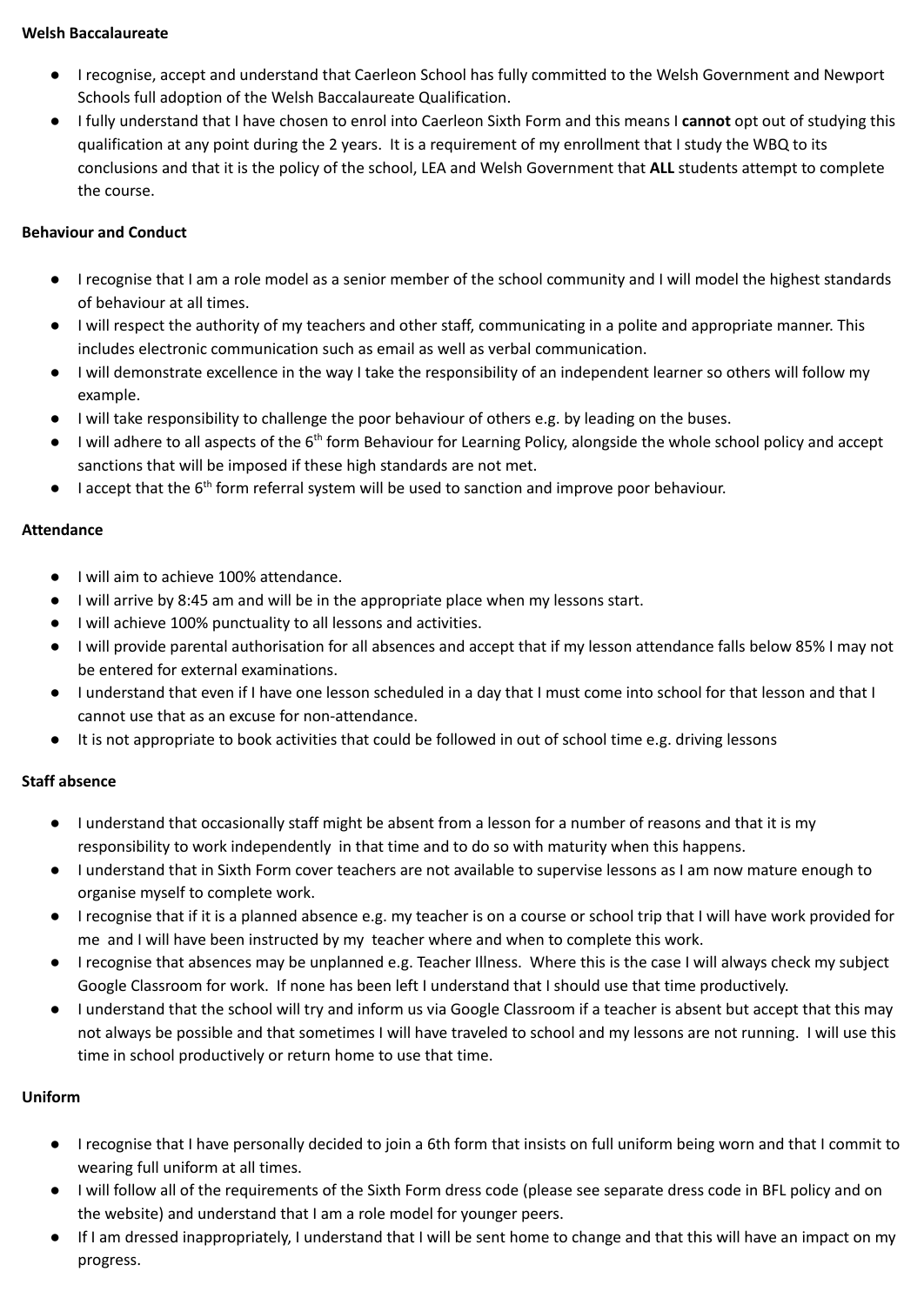- I commit to wearing a blazer and recognise that a cardigan or jumper is not a substitute for my blazer. If I regularly refuse to wear my blazer to school I understand that I will be told not to attend school until this is remedied.
- I understand that carrying my blazer in my bag is not an acceptable alternative to wearing it and that if I continue to avoid wearing my blazer I will be told to not attend school until this is remedied.

#### **School Environment**

- I will respect the school buildings and environment and actively work to enhance their quality by caring for the accommodation provided.
- I will keep all areas clean and tidy, all rubbish to be cleared away and any damages to be reported.
- I understand that CCTV is in place in the common room and around the school and it will be checked if areas are left full of litter etc. I am fully aware that cleanliness is more important than ever due to the Coronavirus and will endeavour to keep the school as clean and tidy as I possibly can.
- I understand that I am not to move the tables in the common room as they are set up for social distancing and studying in mind and that if they are moved the CCTV will be checked and the culprits will be sanctioned.
- I agree that if I sit in a chair in the common room I will not restack it so that it will be cleaned and sanitised at the end of the day.

#### **Personal Responsibility**

- I will be sensitive to the needs of others and not just my own.
- I will inform the relevant member of staff if I am currently struggling to keep up with my work.
- I understand and fully support that any acts of bullying, in any form (cyber, verbal etc.) will be dealt with stringently.
- I will give to the school community in mentoring and initiatives that help improve the lives of others. I will give beyond the school community in volunteering and community service. This will link to my WBQ and will significantly enhance my future applications.
- I will help create an aspirational culture within and beyond the Sixth Form environment.
- I will drive safely when arriving and leaving the school especially in Cold Bath Road.

#### **Digital Responsibility**

- I Commit to joining **ALL** Google Classrooms assigned by the sixth form team and subject teachers.
- I Commit to checking and using these Google Classrooms regularly during school hours and when working from home.
- I Commit to accessing and checking school emails on a **daily basis** and responding to emails in a timely manner.
- I understand that all Super-Curriculum and external opportunities will be presented o me though the Unifrog platform and I will check this platform regularly.
- If I have a compatible smartphone I agree to install the Gmail App and have notifications turned on during working hours. *(WiFI is available to all 6th form students throughout the school).*
- When emailing staff I agree to be **polite, courteous** and **professional** at all times including using appropriate **greetings** and **pleasantries** when finishing emails. I understand that professional work based Email is not snapchat or texting. (*See advice [here.](https://www.thebalancecareers.com/how-to-write-and-send-professional-email-messages-2061892))*
- I agree to speak to my mentor if I am having issues with access to digital devices or Wifi.
- I Understand that if I do not regularly check my emails and Google Classroom posts then I am risking missing out on vital information that could hinder my progress and future career applications.
- I understand that the excuse 'I did not see the email' will not be accepted if I miss vital information.
- I understand that it is inappropriate to post derogatory comments or criticisms of the school online and that I will speak directly to the school if I have an issue or complaint to raise.

#### **Online Pastoral & Enrichment Programme**

- I accept that the pastoral programme is **not** an optional part of my studies in the Sixth Form.
- I understand that in the Sixth Form I need support and teaching outside of my academic lessons e.g. Careers, study skills, organisational skills, application support such as UCAS.
- I agree to fully follow the online pastoral programme and complete work set online and to attend online sessions that are part of my timetable. Failure to do so will result in sanctions being imposed on me.